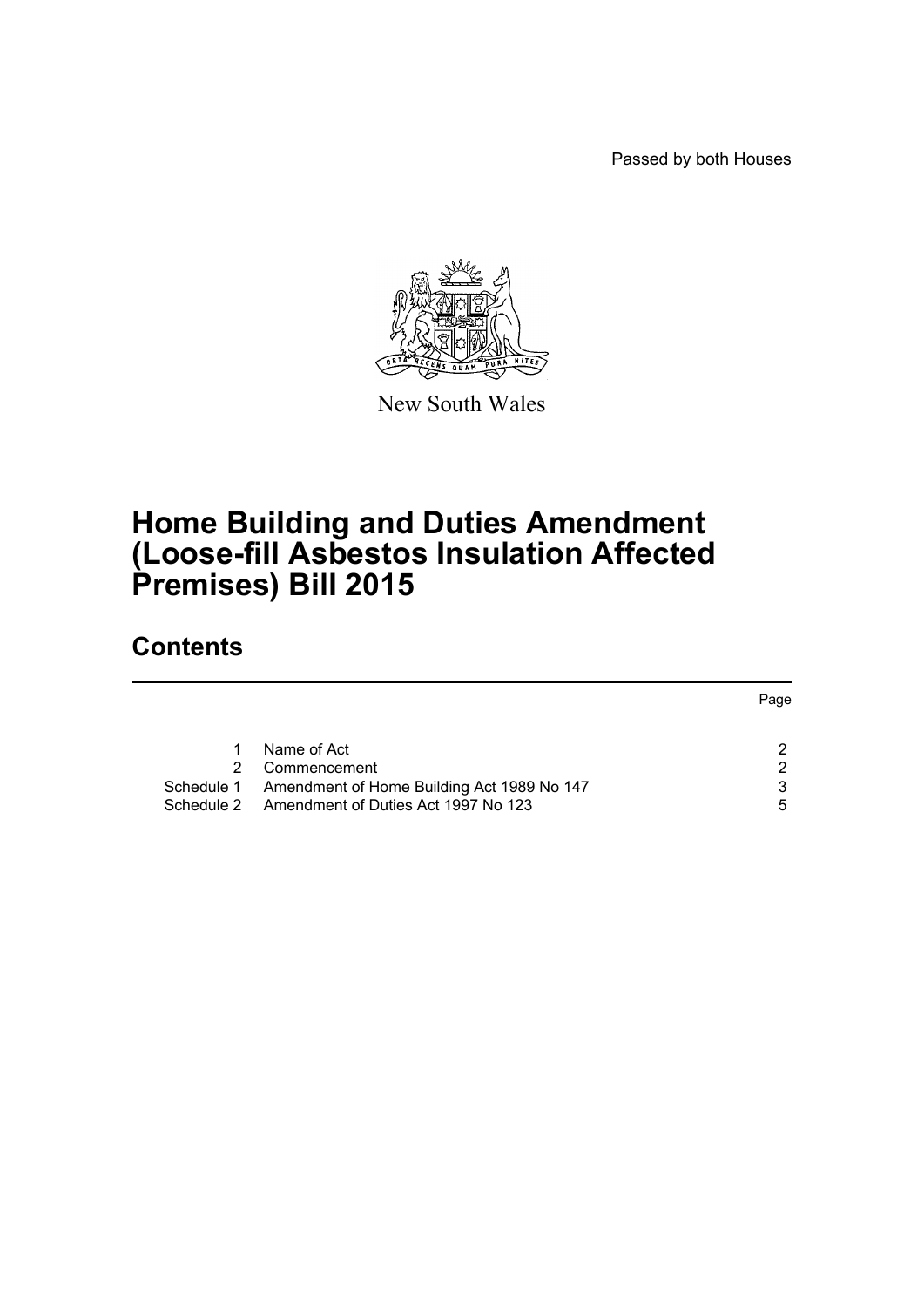*I certify that this public bill, which originated in the Legislative Assembly, has finally passed the Legislative Council and the Legislative Assembly of New South Wales.*

> *Clerk of the Legislative Assembly. Legislative Assembly, Sydney,* , 2015



New South Wales

# **Home Building and Duties Amendment (Loose-fill Asbestos Insulation Affected Premises) Bill 2015**

Act No , 2015

An Act to amend the *Home Building Act 1989* and *Duties Act 1997* in connection with residential premises affected by loose-fill asbestos insulation; and for other purposes.

*I have examined this bill and find it to correspond in all respects with the bill as finally passed by both Houses.*

*Assistant Speaker of the Legislative Assembly.*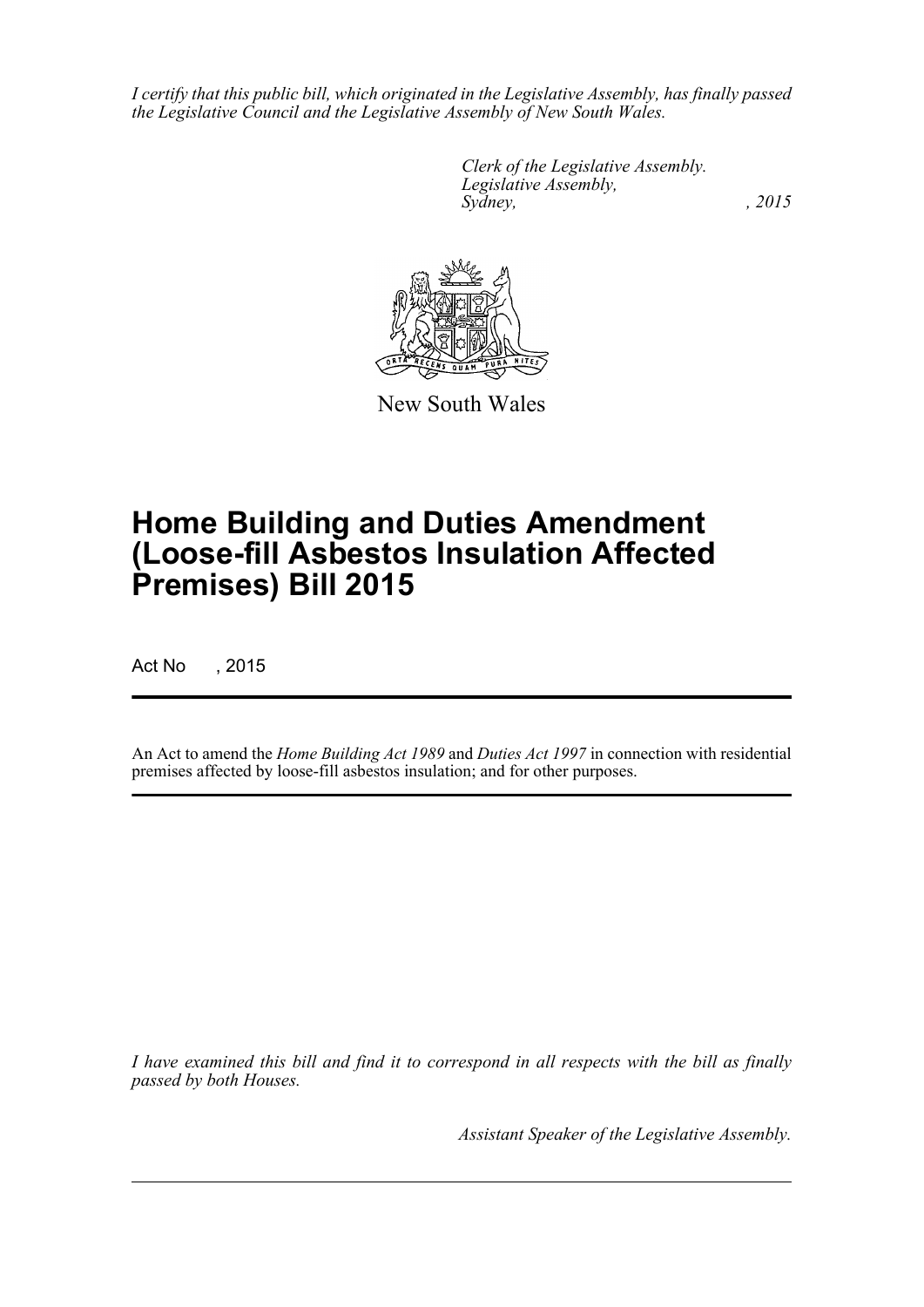Home Building and Duties Amendment (Loose-fill Asbestos Insulation Affected Premises) Bill 2015 [NSW]

#### <span id="page-2-0"></span>**The Legislature of New South Wales enacts:**

#### **1 Name of Act**

This Act is the *Home Building and Duties Amendment (Loose-fill Asbestos Insulation Affected Premises) Act 2015*.

#### <span id="page-2-1"></span>**2 Commencement**

This Act commences on the date of assent to this Act.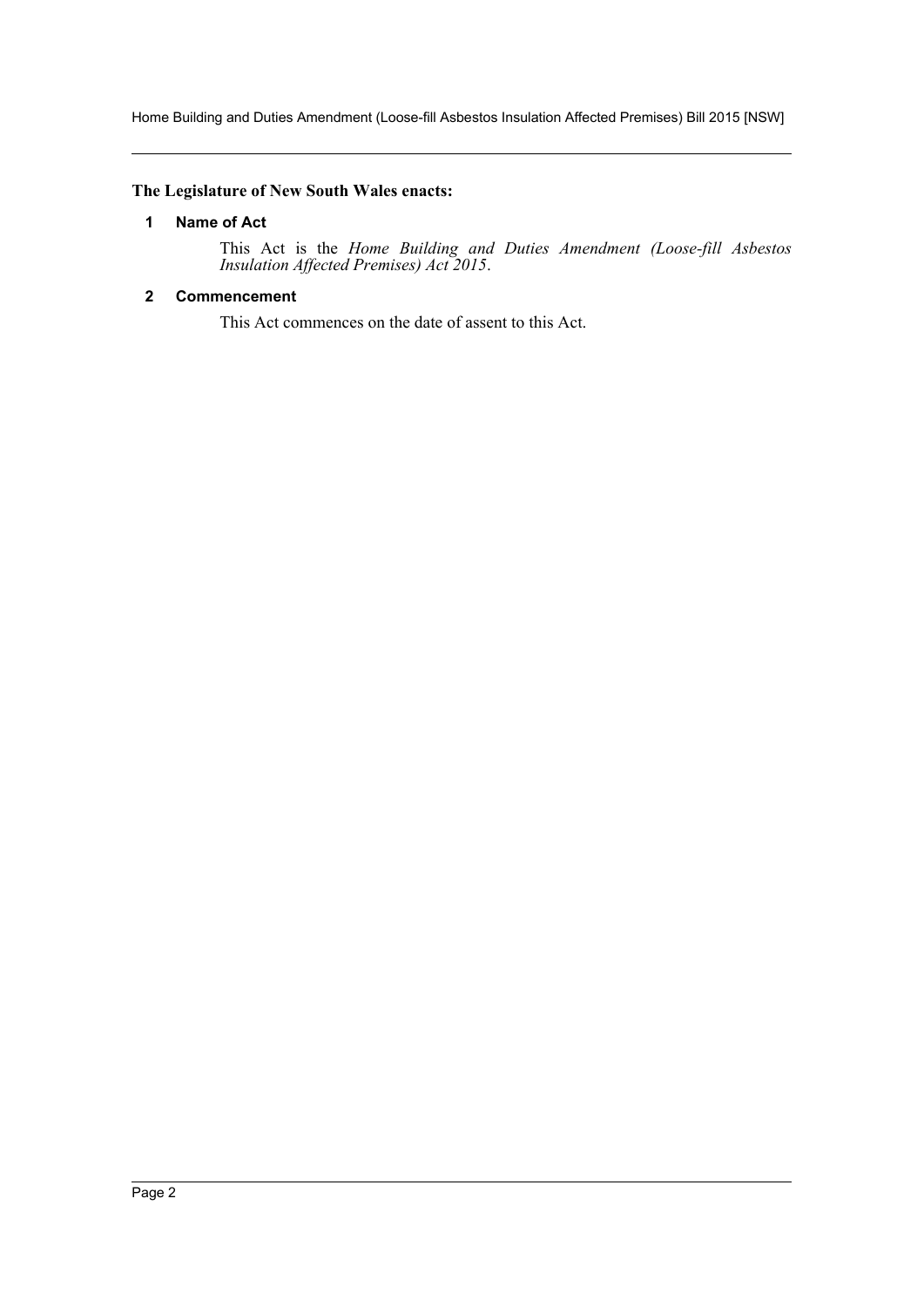Home Building and Duties Amendment (Loose-fill Asbestos Insulation Affected Premises) Bill 2015 [NSW] Schedule 1 Amendment of Home Building Act 1989 No 147

# <span id="page-3-0"></span>**Schedule 1 Amendment of Home Building Act 1989 No 147**

#### **Part 8, Division 1A**

Insert after Division 1:

## **Division 1A Premises affected by loose-fill asbestos insulation**

#### **119A Definitions**

#### In this Division:

*affected residential premises* means any residential premises that are listed on the Register, but does not include any premises of a class that is excluded from this definition by the regulations.

*loose-fill asbestos insulation* means loose-fill amosite or crocidolite asbestos used as ceiling insulation.

*Register* means the register required to be maintained under section 119B.

*residential premises* means any building that is wholly or partly used (or is wholly or partly designed, constructed or adapted for use) as a place of residence.

#### **119B Register**

- (1) The Secretary is to maintain a register of residential premises that contain or have contained loose-fill asbestos insulation.
- (2) Residential premises are to be listed on the Register if the Secretary is satisfied that the presence of loose-fill asbestos insulation at the premises has been verified in accordance with the regulations.
- (3) Other residential premises may be listed on the Register in the circumstances prescribed by the regulations.
- (4) The Register is to include the following particulars in relation to residential premises that are listed on the Register:
	- (a) the address and title particulars (such as the Lot and DP numbers) of the land where the premises are located,
	- (b) any other particulars that are prescribed by the regulations.
- (5) The names of owners or occupiers of residential premises who are individuals are not to be included on the Register.
- (6) The Register is to be in the form determined by the Secretary and is to be available for inspection by the public.
- (7) The Secretary is to remove the following particulars relating to affected residential premises from the Register:
	- (a) all particulars if the Secretary is satisfied that the premises have been demolished and the land on which the premises were erected has been remediated,
	- (b) any particulars that the Secretary is satisfied:
		- (i) are false, erroneous or misleading, or
		- (ii) have been erroneously included in the Register,
	- (c) any other particulars in the circumstances prescribed by the regulations.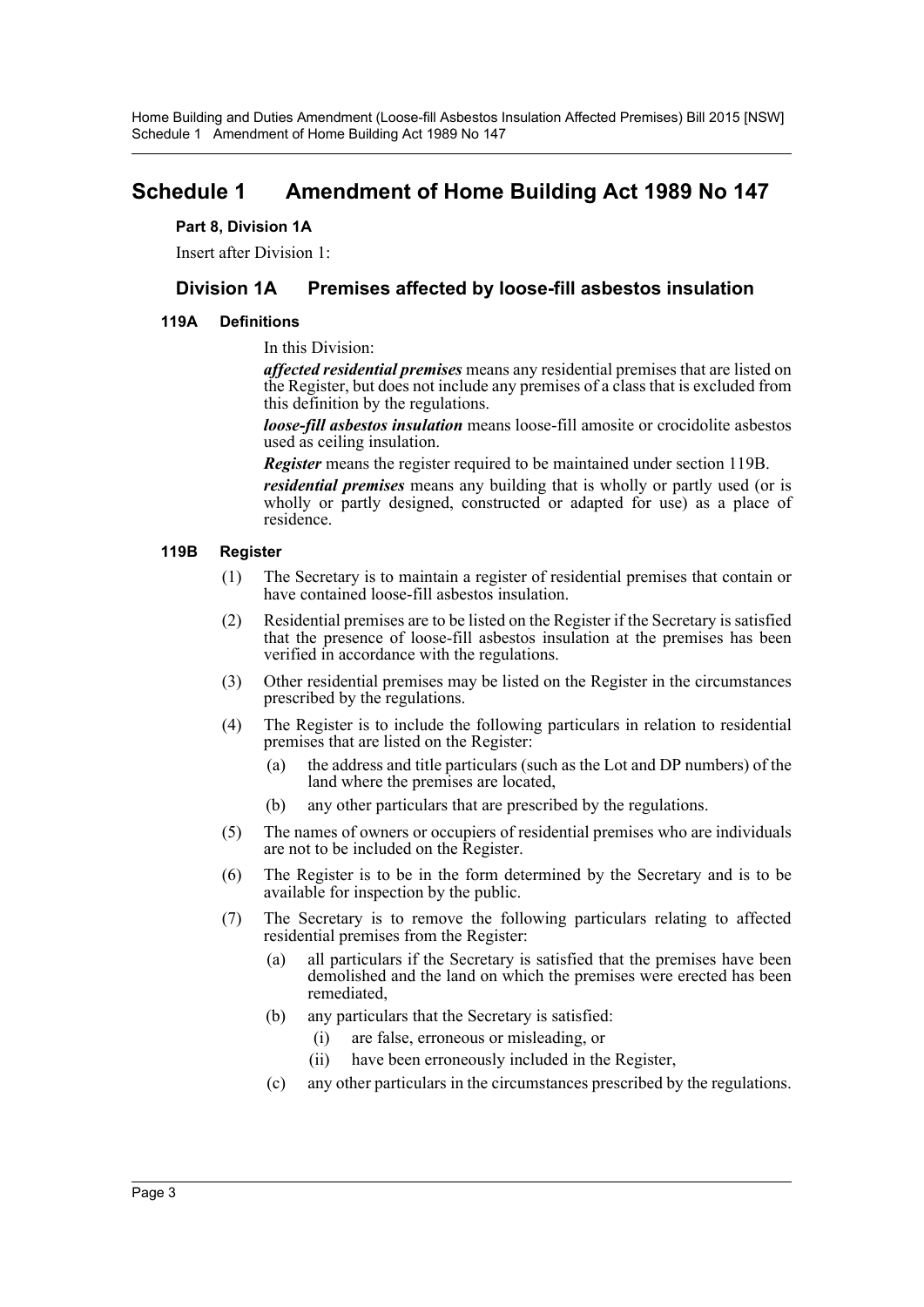Home Building and Duties Amendment (Loose-fill Asbestos Insulation Affected Premises) Bill 2015 [NSW] Schedule 1 Amendment of Home Building Act 1989 No 147

#### **119C Warning signs**

- (1) The owner of affected residential premises must ensure that a compliant warning sign is displayed at any place at the premises that is prescribed by the regulations.
- (2) This section does not require the owner of a lot in a strata scheme to display a compliant warning sign at any part of the premises that is not comprised in the lot.
- (3) If affected residential premises are the subject of a strata scheme, the owners corporation for the scheme must ensure that a compliant warning sign is displayed at any place at the premises that is prescribed by the regulations and consists of common property.
- (4) A person must not remove, or cause or permit to be removed, a compliant warning sign from affected residential premises.
- (5) Despite subsection (4), a compliant warning sign may be removed from affected residential premises by a person authorised under section 126 (1) to enter the premises.
- (6) The Secretary may, by order published in the Gazette, extend the application of this section to any premises specified in the order if the Secretary is satisfied that there are reasonable grounds to suspect that the premises contain loose-fill asbestos insulation.
- (7) In this section:

*affected residential premises* includes any premises in relation to which an order under this section is in force.

*compliant warning sign* means a sign about loose-fill asbestos insulation that complies with any requirements (including any requirements about its display) prescribed by the regulations.

*lot*, *owners corporation* and *strata scheme* have the same meanings as in the *Strata Schemes Management Act 1996*.

Maximum penalty: 200 penalty units in the case of a corporation and 50 penalty units in any other case.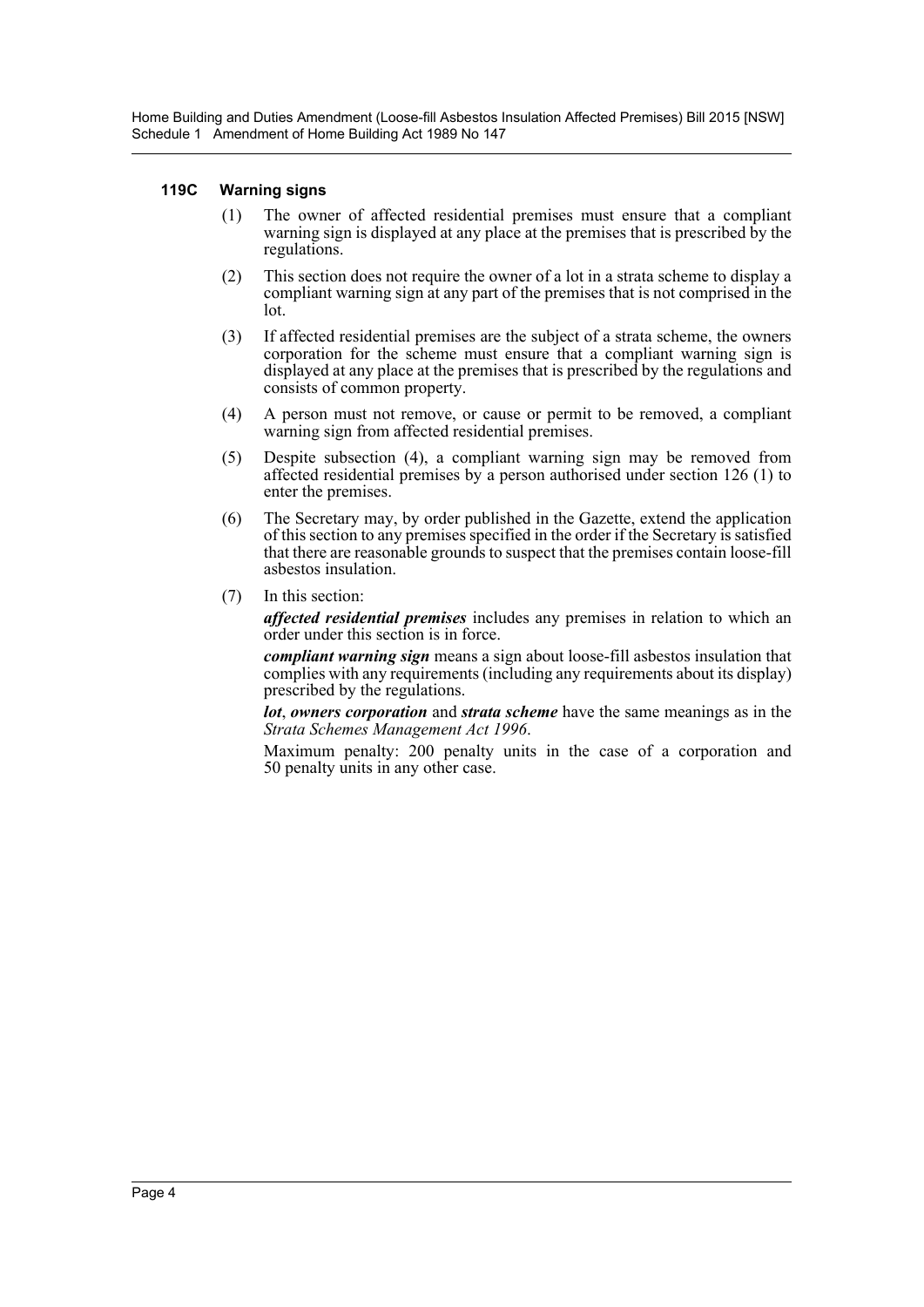# <span id="page-5-0"></span>**Schedule 2 Amendment of Duties Act 1997 No 123**

### **[1] Chapter 2, Part 8, Division 5**

Insert after section 104C:

### **Division 5 Concession for persons who have transferred property affected by loose-fill asbestos insulation to State**

### **104D Definitions**

(1) In this Division:

*authority of the State* has the same meaning as in the *Land Acquisition (Just Terms Compensation) Act 1991*.

*owner*, in relation to residential property, means:

- (a) a registered proprietor of the property, or
- (b) in the case of a land use entitlement—a person having ownership of shares or units through which the entitlement is conferred.

#### *residential property* means:

- (a) a parcel of land (including a strata lot) on which a dwelling is erected, or on which there is a building under construction that, when completed, will constitute a dwelling, or
- (b) a land use entitlement—if it entitles the holder of the land use entitlement to occupy a building, or part of a building, as a separate dwelling.

*vacant residential land* means a parcel of vacant land that is zoned or otherwise designated for use under an environmental planning instrument (within the meaning of the *Environmental Planning and Assessment Act 1979*) for residential or principally for residential purposes.

(2) For the purposes of this Division, residential property is *LFAI-affected* if the dwelling erected on the land comprised in the residential property (or to which the residential property relates) contains, or is part of a building containing, loose-fill asbestos insulation (within the meaning of Division 1A of Part 8 of the *Home Building Act 1989*).

#### **104E Concession**

- (1) The purchaser or transferee under an agreement for the sale or transfer, or the transfer, of residential property or vacant residential land is entitled to be granted a duty concession under this Division in respect of the agreement or transfer if the Chief Commissioner is satisfied that:
	- (a) the purchaser or transferee (or at least one of the purchasers or transferees if there is more than one purchaser or transferee) is the owner of residential property that will be acquired by an authority of the State (or was the owner from whom the authority of the State acquired the property), and
	- (b) the authority of the State has entered into a binding agreement to acquire (or has acquired) that residential property because it is or was LFAI-affected.
- (2) Despite subsection (1) (a), the Chief Commissioner may grant a duty concession under this Division to a purchaser or transferee who is not or was not (at any time or at the applicable time) the owner (or the only owner) of the LFAI-affected property concerned if the Chief Commissioner is satisfied that